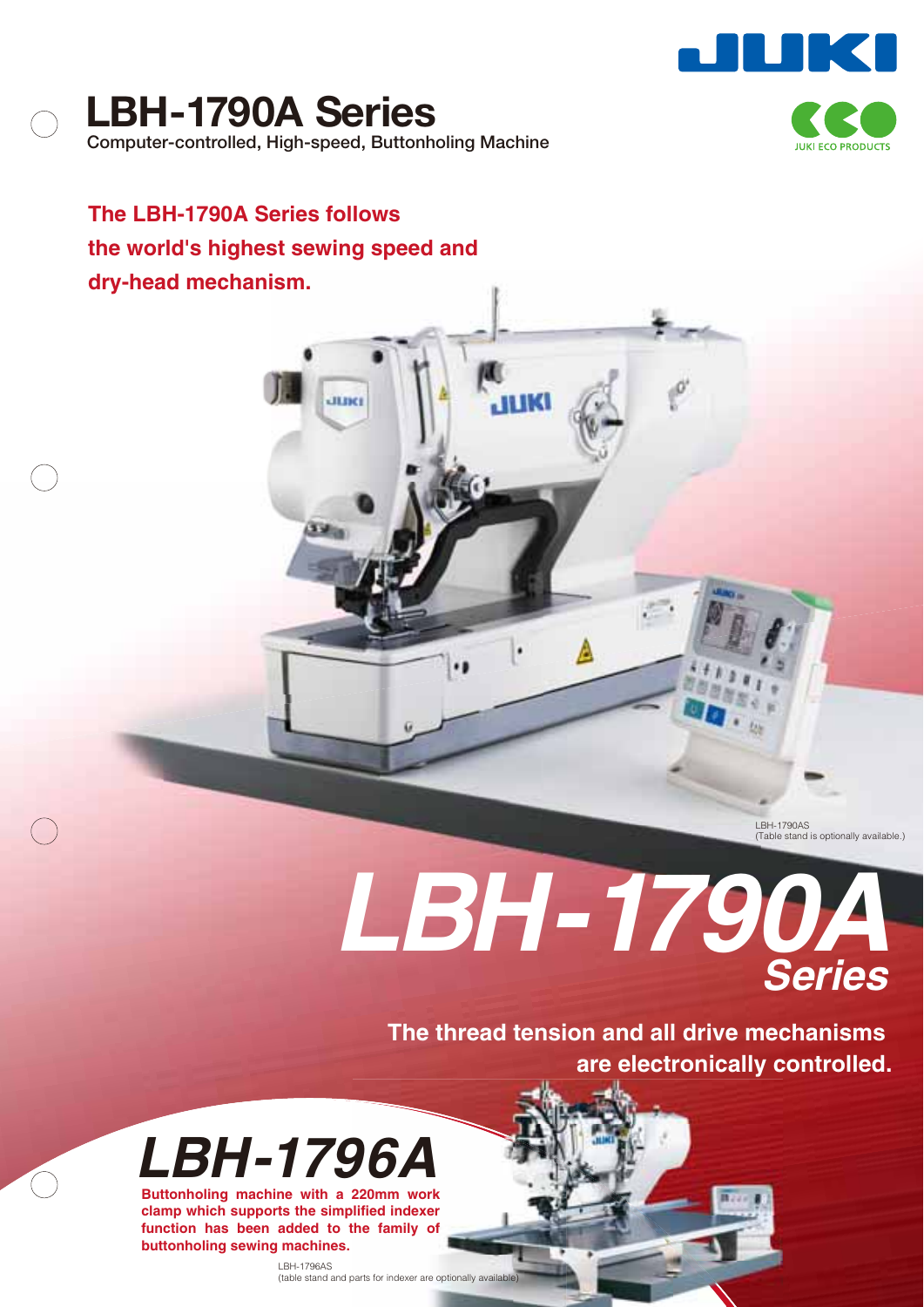

## **by Digitization Excellent operability**<br>by Digitization<br>by Digitization

17mm

# **Excellent seam quality**

#### **Many functions of the pedal.**

- The machine is provided as standard with a newly-developed auto-lifter driven by a stepping motor. This helps reduce the operator's fatigue. As for the pedal, one-pedal and two-pedal models can both be changed over and the intermediate stop, which facilitates positioning of the sewing product, can be specified. ※ Please order two-pedal model by a part.
- The work clamp foot lift can be set as desired. The reverse-rotation needle-up function offers a maximum work clamp foot lift of 17mm.

The maximum sewing speed is 4,200 sti/min., and the jump speed is 200 mm/s. The cycle time has been further reduced for continuous sewing.

- Electronic control of the material feed mechanism, needle feed mechanism, needle thread trimming mechanism, bobbin thread trimming mechanism, cloth trimming mechanism, presser lifter mechanism and other mechanisms has been achieved.
- All adjustment values are digitalized to enable the operator to set and store those values on the operation panel.

### **Higher productivity**

#### **Cycle sewing and continuous sewing.**

#### **All drive mechanisms are electronically controlled**

### **Operator-friendly environment**

- Operation with reduced noise is ensured by the adoption of the direct-drive motor.
- The illuminance of the LED light is adjustable and is located on the underside of the arm jaw. It is provided as standard for all models of the LBH-1790A Series.
- $\blacksquare$  The sewing product can further be placed on the machine easily by installing the auxiliary table (standard accessory). In addition, the needle entry is located in the center of the bed, promising easier positioning of the sewing product.

Without basting stitch With basting stitch (The state in which the material is stretched in the lengthwise direction after buttonholing)

 $\blacksquare$  The basting stitch is effective on elastic materials such as knits. Basting stitch: Since the needle thread is tucked in without fail, it will never jut out of the buttonhole seams. Basting stitch can be sewn by nine rounds.



Twenty different programs can be registered, and as many as 30 different patterns can be stored in one program.

#### **Cycle sewing**

**E** For double stitching, the bartacking section is skipped and only the parallel sections are sewn twice. This prevents any excessively tight finishes in the bartacking section of the buttonhole.

First- and second-round stitches can be sewn using different stitch widths.



The machine is able to continuously sew two or more different patterns without requiring the work clamp foot to be lifted. As may as 20 programs can be registered, and six different patterns can be stored in one program. (Related parts need to be exchanged for optional ones.)

#### **Continuous sewing**

#### **JUKI's unique active tension (Electronic thread tension control system).**

- Needle thread tension for sewing parallel and bartacking sections of buttonholes can be separately controlled through the operation panel and stored in memory according to various sewing conditions (e.g., type of thread, type of material and sewing speed).
- The machine is able to change the needle thread tensions at the parallel and bartacking sections of the buttonhole, to produce a beautiful buttonhole shape. This capability helps greatly in preventing thread breakage.
- Needle thread tension is activated at the beginning and end of sewing. This prevents unthreading of the needle thread, and thread fraying that is likely to occur at the beginning of sewing.
- Thread tension for basting stitching can be specified separately.

Finished state of double stitching stitch



- Thanks to the multiple knife-dropping function, it is no longer required that the knife be changed at the time the buttonhole size is changed. The number of knife dropping times can be automatically set according to the buttonholing size in cases where the buttonhole size is frequently changed for small-lot productions or during the cycle sewing of buttonholes that are different in size.
- The double-acting stepping motor type knife mechanism is free from the faulty dropping/returning of the knife.
- The knife supports sewing lengths of 41mm at the maximum. In addition, knife mechanisms for 70mm and 120mm are optionally available.



(For a changeover between purl stitch and whip stitch, threading of bobbin, as well as the bobbin thread tension need to be changed.)

**The LBH-1790A Series follows the world's highest sewing speed and dry-head mechanism of its predecessor model. In addition, this machine comes with the latest model operation panel which is installed with a USB port. Furthermore, all drive mechanisms have been digitalized to manage each sewing pattern individually.**

# *LBH-1790ASeries*

LBH-1790AS



#### **Explanation of pedal motion**



|                              |                                                                                                                                                                                    | <b>Pedal type</b>                                                         |                                                                                                                                                               |  |  |  |  |
|------------------------------|------------------------------------------------------------------------------------------------------------------------------------------------------------------------------------|---------------------------------------------------------------------------|---------------------------------------------------------------------------------------------------------------------------------------------------------------|--|--|--|--|
| <b>Pedal motion</b>          | 2-pedal                                                                                                                                                                            | 1-pedal<br>(without intermediate position)                                | 1-pedal<br>(with intermediate position)                                                                                                                       |  |  |  |  |
| Initial position             | 2 Intermediate position                                                                                                                                                            | $\mathbf{\textcircled{\textsc{i}}}$ Maximum position                      | 1 Maximum position                                                                                                                                            |  |  |  |  |
| Setting of<br>sewing product | Presser goes up as high as the pedal<br>toe down amount of the left side<br>pedal. Presser comes down when the<br>left side pedal is depressed.<br>$\rightarrow$ 3 Sewing position | The first step of the right side pedal<br>$\rightarrow$ 3 Sewing position | The first step of the right side pedal<br>$\rightarrow$ 2 Intermediate position<br>The second step of the right side pedal<br>$\rightarrow$ 3 Sewing position |  |  |  |  |
| Start of sewing              | The right side pedal is depressed.                                                                                                                                                 | The second step of the right side pedal                                   | The third step of the right side pedal                                                                                                                        |  |  |  |  |
| End of sewing                | 2 Presser automatically goes up to<br>intermediate position.                                                                                                                       | Presser automatically goes up to<br>maximum position.                     | 1 Presser automatically goes up to<br>maximum position.                                                                                                       |  |  |  |  |
| Work clamp<br>position       |                                                                                                                                                                                    | Maximum position<br>Intermediate position<br>2)                           |                                                                                                                                                               |  |  |  |  |
|                              |                                                                                                                                                                                    | Sewing position<br>3                                                      |                                                                                                                                                               |  |  |  |  |
|                              |                                                                                                                                                                                    | Cloth                                                                     |                                                                                                                                                               |  |  |  |  |

#### **Basting stitch mechanism is effective for the production of beautiful buttonholes.**

**Sewing settings can be easily changed.**

#### **The machine is equipped with a multiple knife-dropping function.**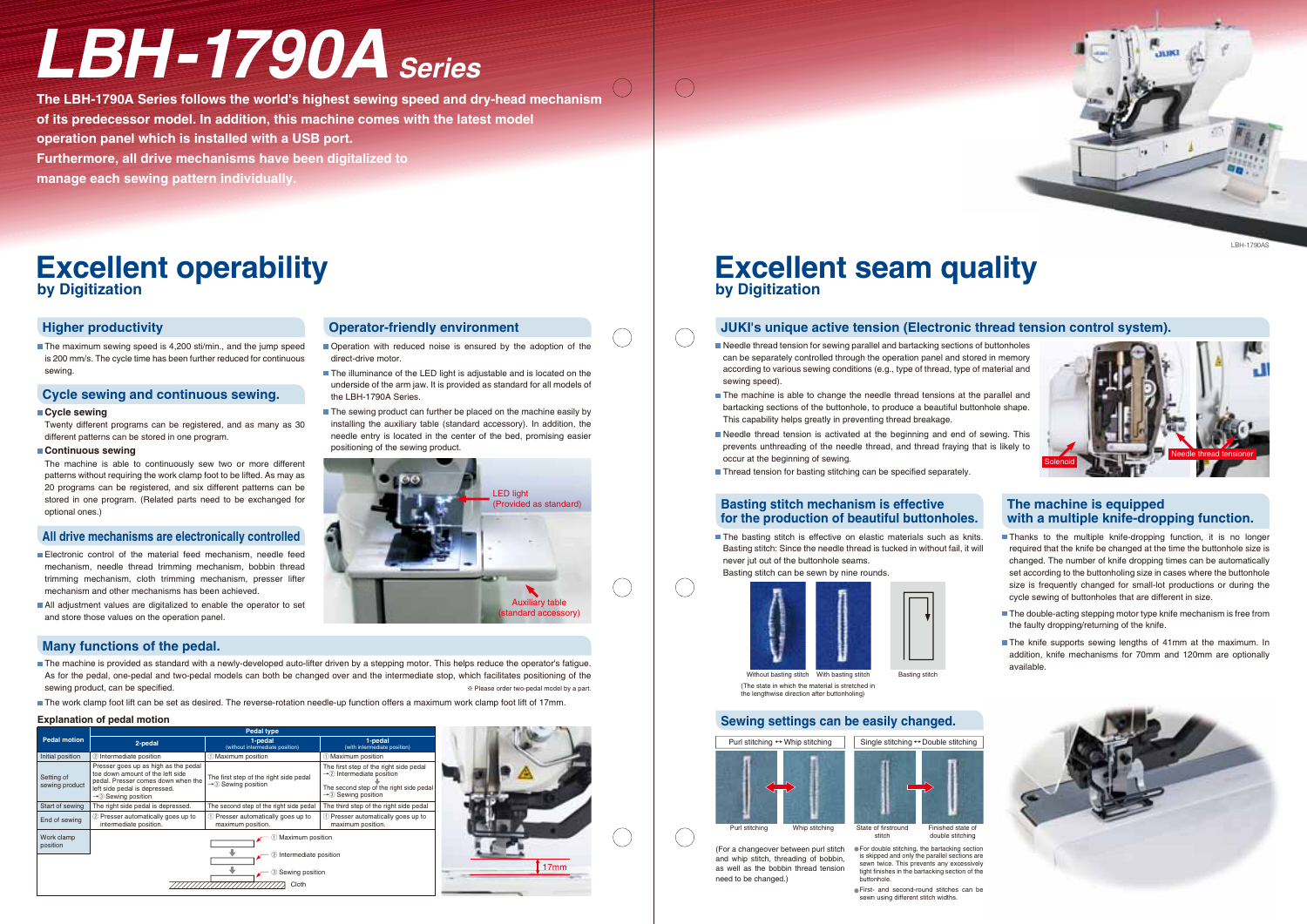

# **LBH-1795A**

#### **The machine eliminates oil stains on the sewing product.**

**Computer-controlled, High-speed, Buttonholing Machine (120mm presser type)**

# **LBH-1796A**



# **Improved maintainability**

The oil tank is made of shatter proof material, thereby preventing tank-related troubles such as breakage by some mishap.

> The knife supports sewing lengths of 41mm at the maximum. Since the LBH-1795AS is provided as standard with the 120 mm presser, it is capable of sewing 120mm long buttonholes. The LBH-1795AS is capable of sewing long buttonholes such as belt holes in car seats. In addition, it is applicable to the sewing of buttonholes in men's shirts (continuous sewing of two buttonholes and the use of two units of sewing machines), etc.

The upper limit of the adjustment of the presser foot pressure has been expanded. The presser foot pressure is now digitally controlled. As a result, the machine acquires improved responsiveness to knit materials and car seats.

- The newly installed "hook oil quality adjustment screw" can be found by opening the hook lid cover. With this screw, the operator is able to to adjust the oil quantity in the hook with ease.
- Oil can be easily added to the hook oil quantity tank with an oiler.
- Thanks to our advanced dry-head technology, no lubrication is required except for the hook section. This eliminates oil stains on the sewing product.
- The machine can be completely changed into a dry-head machine by replacing the hook with an optional non-lubricated hook. (In this case, the maximum sewing speed will be 3,300sti/min)

**Computer-controlled, High-speed, Buttonholing Machine (220mm presser type)** ■ The LBH-1796A is a subclass model of the LBH-1790A Series. This product is provided with a 220mm work clamp foot. It follows the world's highest sewing speed, deeply recessed shape of the machine head and dry-head mechanism of the existing LBH-1790A. In addition, the LBH-1796A can also be used as a simplified indexer to sew three buttonholes in a row. **Productivity** ◎**The maximum sewing speed of the LBH-1796A is 4,200 sti/min** (equivalent to the maximum sewing speed of the LBH-1790A). ◎**The jump speed has been increased.** (LBH-1790A: Max 200 mm/s LBH-1796A: Max 540 mm/s)

### **Adjustment of the hook oil quantity**





■ Only a minute-quantity of clean oil is fed to the hook section from the oil tank.



**Increased productivity is ensured!**

|    | Sewing method  | Number of units<br>to which the<br>operator attends | Required time<br>per shirt | Productivity         |
|----|----------------|-----------------------------------------------------|----------------------------|----------------------|
| 6A | 3 buttonholes  |                                                     | 28 sec.                    | 857 pcs./8 hours     |
|    | $\times$ Twice |                                                     | 14 sec.                    | $1,714$ pcs./8 hours |

Condition: Six buttonholes,Machine speed:3,600sti/min,Allowance of 20%, Time required for placement of a garment body on the sewing machine: 6.5 sec. Time required for buttonholing: 9.5sec. ×Twice<br>(Six buttonholes spaced a

When the optionally-available indexer mechanism is installed on the LBH-1796B, the operator can attend to two units of this model of sewing machine at one time or can use the LK-1903B button sewing machine together with the LBH-1796A, thereby not only further increasing productivity, but also ensuring consistent product quality due to the production capability without requiring the operator to have any special skills.



**Cycle time during continuous sewing has been improved to increase productivity.**

As with the general-purpose indexer, the simplified indexer for the LBH-1796A permits easy addition to and change of the production line, thereby contributing to saved installation space. The table area of the LBH-1796A is 56% less than that of the



| duced even further when     |
|-----------------------------|
| wo or more sewing machines, |
| luctivity.                  |

| No.               | <b>Description</b>                                                      | Part No. |
|-------------------|-------------------------------------------------------------------------|----------|
|                   | Auxiliary carrier clamp asm.: A set of a solenoid valve and a regulator | 40153979 |
| $\left( 2\right)$ | A set of a laser marking lamp and an LED marking lamp                   | 40153980 |
|                   | Both sets $(1)$ and $(2)$                                               | 40153978 |

#### **Option <Parts for simplified indexer>**





LBH-1796AS (table stand and parts for indexer are optionally available)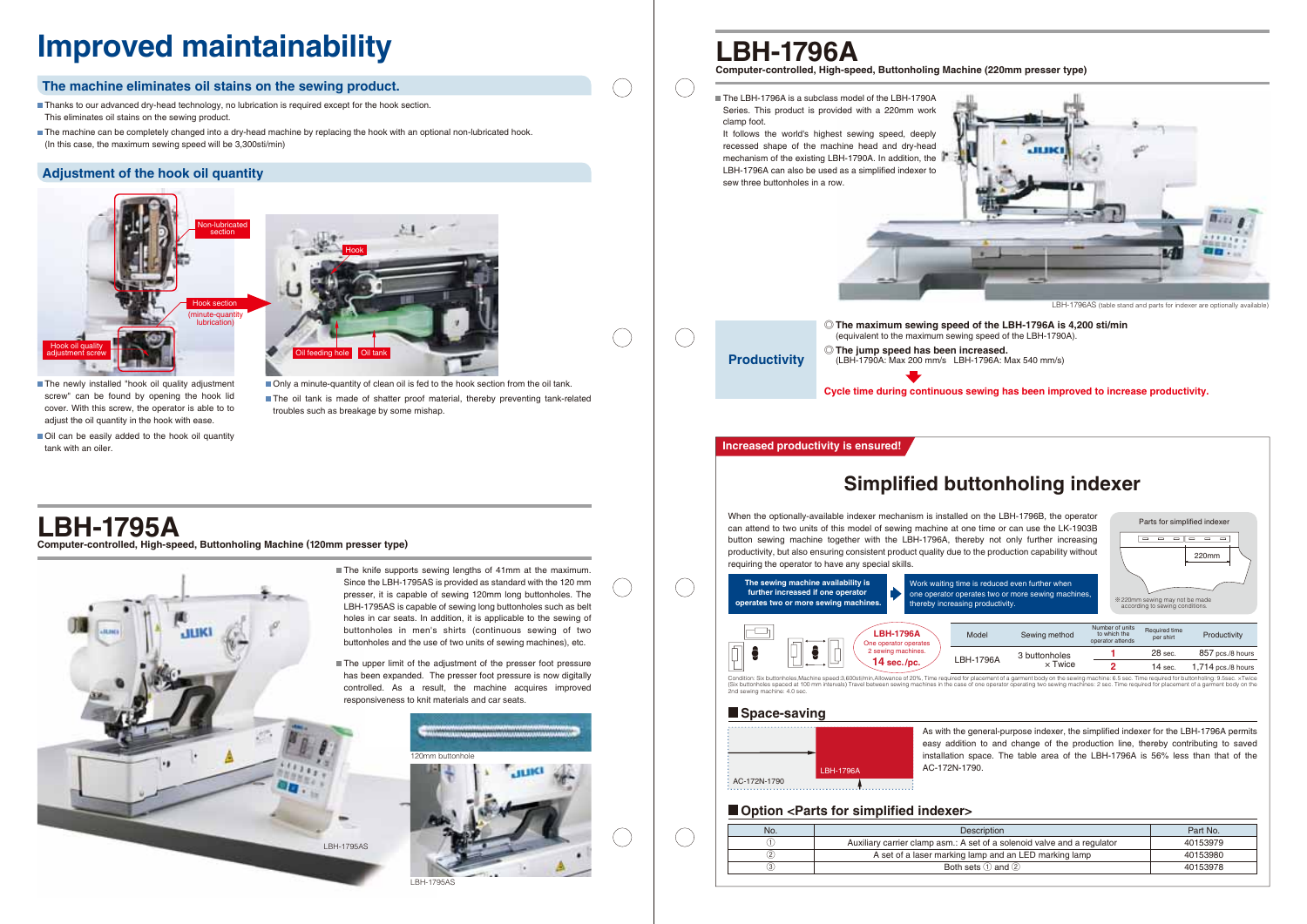# **Cloth cutting knife, Work clamp, Work clamp foot**

#### **Throat plate**

| Designation                            | Part No.               | Description                   |            |                                                                                                                                                                        | Feature                                                   |  |
|----------------------------------------|------------------------|-------------------------------|------------|------------------------------------------------------------------------------------------------------------------------------------------------------------------------|-----------------------------------------------------------|--|
|                                        | 400-06345              | RP hook (asm.)                |            |                                                                                                                                                                        |                                                           |  |
|                                        | 400-06349              | RP bobbin case                |            | By the installation of non-lubricated hook, the machine<br>is changed to be a fully dry-head machine. (In this<br>case, the maximum sewing speed will be 3,300sti/min) |                                                           |  |
| Non-lubricated hook                    | 137-29660              | Hook sleeve (asm.)            |            |                                                                                                                                                                        |                                                           |  |
|                                        | SS-8660612-TP (4 pcs.) | <b>Screws</b>                 |            |                                                                                                                                                                        |                                                           |  |
|                                        | 400-06340              | Work clamp arm spacer         |            |                                                                                                                                                                        |                                                           |  |
|                                        | SM-6040450-TP (3 pcs.) | <b>Screws</b>                 |            |                                                                                                                                                                        |                                                           |  |
|                                        | 145-23252              | Work clamp foot 70            |            | Exclusive to 70mm                                                                                                                                                      |                                                           |  |
|                                        | 145-23401              | Work clamp 70                 |            |                                                                                                                                                                        | The work clamp is applicable                              |  |
|                                        | 145-23708              | Urethane work clamp 70        | Selectable |                                                                                                                                                                        |                                                           |  |
|                                        | 145-24102              | Flat work clamp 70            |            |                                                                                                                                                                        |                                                           |  |
| Work clamp                             | 400-08646              | Work clamp foot 120 (asm.)    |            | Exclusive to 120mm                                                                                                                                                     | to the sewing length of 70mm<br>or 120mm. With this work  |  |
| (For sewing length<br>of 70 mm, 120mm) | 400-08658              | Work clamp 120                |            |                                                                                                                                                                        | clamp, holing of belt holes in<br>child seat is possible. |  |
|                                        | 400-06335              | Work clamp arm 120            |            |                                                                                                                                                                        |                                                           |  |
|                                        | 400-06339              | Cloth feeding plate 120       |            |                                                                                                                                                                        |                                                           |  |
|                                        | 40028682               | Close cam 120                 |            |                                                                                                                                                                        |                                                           |  |
|                                        | 40112711               | Lifting plate 120             |            |                                                                                                                                                                        |                                                           |  |
|                                        | SM-6050800-SP (2 pcs.) | <b>Screws</b>                 |            |                                                                                                                                                                        |                                                           |  |
|                                        | SS-6060210-SP (2 pcs.) | Screws                        |            |                                                                                                                                                                        |                                                           |  |
|                                        | G5001-198-0A0-A        | Electric bobbin winder (asm.) |            |                                                                                                                                                                        |                                                           |  |
| Electric bobbin winder                 | 400-05405              | Power cord (asm.)             |            |                                                                                                                                                                        | It is a device for winding bobbin separately.             |  |
|                                        | 400-53150              | Tension controller (asm.)     |            |                                                                                                                                                                        |                                                           |  |
|                                        | SK-3452001-SE          | Wood screws                   |            |                                                                                                                                                                        |                                                           |  |
| 2-pedal unit                           | GPK-510010B0           | Pedal switch (asm.)           |            |                                                                                                                                                                        |                                                           |  |
| for standing work                      | 400-03493              | Junction cable (asm.)         |            |                                                                                                                                                                        |                                                           |  |

: Factory installed on machine

| For needle      | $H - A$<br>,(6) в I      |                                 |  | Part No. | Description          |  |
|-----------------|--------------------------|---------------------------------|--|----------|----------------------|--|
| throwing width  |                          | Part No. (Marking: AxB)         |  | 13782065 | Hook asm.            |  |
|                 | Standard (S)             | For Knit (option) <sup>**</sup> |  |          |                      |  |
| 5 <sub>mm</sub> | 40027553 (1.4×6.2mm)     | . 40027554 (1.2×6.2mm)          |  | 13782107 | Hook timing gauge ** |  |
| 6 <sub>mm</sub> | D24027772E00 (1.4×7.4mm) |                                 |  |          |                      |  |

When you change LBH-1790A into knitting.

|                    | Cloth cutting knife <sup>*</sup>        | <b>Mark</b>   |                                                       |          | Work clamp <sup>*</sup><br>$\overline{A}$              | B<br>WANTER WE DERMONDATI<br>katamang pang pang manakal         |   |                                                                               |                            |                | Work clamp foot <sup>*</sup>       |          |                |
|--------------------|-----------------------------------------|---------------|-------------------------------------------------------|----------|--------------------------------------------------------|-----------------------------------------------------------------|---|-------------------------------------------------------------------------------|----------------------------|----------------|------------------------------------|----------|----------------|
| Knife              |                                         |               |                                                       |          | For stitch width 5mm                                   |                                                                 |   | For stitch width 6mm                                                          |                            |                |                                    |          |                |
| size               |                                         |               | LBH-1790A<br>(standard)                               |          | Option <sup>*</sup><br>(for knits)                     | LBH-1795A<br>(standard)                                         |   | <b>LBH-1790S</b><br>(standard)                                                |                            |                |                                    |          |                |
|                    | Part No.                                | Mark          |                                                       | Part No. | (Length of cloth cutting knife)<br><type> (AxB)</type> | Part No.<br>(Length of cloth<br>cutting knife)<br>$(A\times B)$ |   | Part No.<br>(Length of cloth<br>cutting knife)<br>$<$ Type $>$ (A $\times$ B) | Part No.<br><type></type>  | 1790<br>S      | Option <sup>*</sup><br>(for knits) | Part No. | 1795<br>S.     |
| 6.4mm<br>(1/4")    | B2702-047<br>$-F00$                     | F             |                                                       |          |                                                        |                                                                 |   |                                                                               |                            |                |                                    |          |                |
| 9.5mm<br>(3/8")    | B2702-047<br>Λ<br>$-KOO-A$              | K             |                                                       |          |                                                        |                                                                 |   |                                                                               |                            |                |                                    |          |                |
| 11.1mm<br>(7/16")  | B2702-047<br>$-100$                     |               |                                                       |          |                                                        |                                                                 |   |                                                                               |                            |                |                                    |          |                |
| 12.7mm<br>(1/2")   | B2702-047<br>$\circledcirc$<br>$-LOO-A$ | L             | B1552-781-000-A<br>$(6.4 - 19.1$ mm $)$               | :0       | D1508-771-K00-A<br>$(6.4 - 19.1$ mm $)$                |                                                                 |   |                                                                               | D1511-771<br>$-KAO-A$      | $\circledcirc$ | $\ast$                             |          |                |
| 14.3mm<br>(9/16")  | B2702-047<br>$-V00$                     | $\mathcal{U}$ | $<1$ > (4 $\times$ 25mm)                              |          | $<1$ > (4 $\times$ 25mm)                               |                                                                 |   |                                                                               | <1>                        |                |                                    |          |                |
| (5/8")             | 15.9mm B2702-047<br>Δ<br>$-MOO-A$       | M             |                                                       |          |                                                        | 40008658<br>$(5 - 120$ mm)                                      | O | 145-24409<br>$(6.4 - 31.8$ mm)<br>$<$ 3> (6×41mm)                             |                            |                |                                    | 40008646 | $\circledcirc$ |
| 17.5mm<br>(11/16") | B2702-047<br>$- A00$                    | A             |                                                       |          |                                                        |                                                                 |   |                                                                               |                            |                |                                    |          |                |
| (3/4")             | 19.1mm B2702-047<br>$-N00$              | N             |                                                       |          |                                                        |                                                                 |   |                                                                               |                            |                |                                    |          |                |
| 22.2mm<br>(7/8")   | B2702-047<br>$-POO$                     | P             | B1552-782-000                                         |          | D1508-772-K00                                          |                                                                 |   |                                                                               | D1511-772                  | ∗              | $\ast$                             |          |                |
| (1")               | 25.4mm B2702-047<br>$-QOO-A$            | O             | $(6.4 - 25.4$ mm)<br>$<2$ $(5 \times 35$ mm)          |          | $(6.4 - 25.4$ mm $)$<br>$<$ 2> (5×35mm)                |                                                                 |   |                                                                               | $-KAO$<br><2>              |                |                                    |          |                |
| $(1-1/4")$         | 31.8mm B2702-047<br>$-S00-A$            | S             | B1552-783-000<br>$(6.4 - 31.8$ mm)<br>$<$ 3> (5×41mm) |          | D1508-773-K00<br>$(6.4 - 31.8$ mm)<br>$<$ 3> (5×41mm)  |                                                                 |   |                                                                               | D1511-773<br>$-KAO$<br><3> | ∗              | $\ast$                             |          |                |

Please order parts of cloth cutting knife (standard: 25.4mm), work clamp, work clamp foot, throat plate, hook asm. and hook timing gauge.

It is able to store 99 different patterns in its memory, which can be selected as desired from the operation panel.

### **The machine is provided as standard with as many as 31 stitch patterns for buttonholing.**

#### **Other option parts for knit**

| It is able to store 99 different patterns in its memory, which can be selected as desired from the operation panel. |                            |                     |                          |                               |                                  |                               |                     |  |
|---------------------------------------------------------------------------------------------------------------------|----------------------------|---------------------|--------------------------|-------------------------------|----------------------------------|-------------------------------|---------------------|--|
| $\vert$ 1                                                                                                           | $\overline{c}$             | $\mathbf{3}$        | $\overline{4}$           | $\overline{5}$                | $\,$ 6 $\,$                      | $\overline{7}$                | 8                   |  |
| Square                                                                                                              | Round                      | Radial square       | Radial                   | Radial straight<br>bartacking | Radial taper<br>bartacking       | Eyelet square                 | Eyelet radial       |  |
| 9 <sup>°</sup>                                                                                                      | $10$                       | 11                  | 12                       | 13                            | 14                               | 15                            | 16                  |  |
| Eyelet straight<br>bartacking                                                                                       | Eyelet taper<br>bartacking | Semilunar           | Round square             | Semilunar<br>square           | Semilunar straight<br>bartacking | Semilunar taper<br>bartacking | Eyelet<br>semilunar |  |
| 17                                                                                                                  | $18\,$                     | $19$                | $20\,$                   | 21                            | 22                               | 23                            | 24                  |  |
| Eyelet round                                                                                                        | Square radial              | Square<br>semilunar | Square round             | Square straight<br>bartacking | Square taper<br>bartacking       | Radial<br>semilunar           | Radial round        |  |
| 25                                                                                                                  | 26                         | 27                  | 28                       | 29                            | 30<br>MANARY                     | 31                            |                     |  |
| Semilunar<br>radial                                                                                                 | Semilunar<br>round         | Bartacking          | Bartacking,<br>right cut | Bartacking,<br>left cut       | Bartacking,<br>center cut        | Basting stitch<br>+ Knife     |                     |  |



#### **Foot pedal for standing work Foot pedal for standing work Foot pedal in the standing work Foot pedal in the standing work Foot pedal in the standing work Foot pedal in the standing work Foot pedal in the standing work Foo**



**Pedal switch conversion cable asm.** [Part No. 40003493]

 $\cdot$ 

 $11.$  $\theta$  p

### **ARRICHER** စာ  $2 + 12$  $B - B$ 46 US-**RE** 2011 **UNITS (FAT) (TAX)** M. 1.1/m

 $\bigcap$ 

✽ To connect the cable asm. to the electrical box, conversion cable (separately available) is necessary. ● PK-57<sup></sup> [Part No. GPK570010B0]

**Two-Pedal switch** [Part No. 40003491]



## **OPERATION PANEL**

The memory storage capability of the main body of the sewing machine has been dramatically enhanced. Now the USB-ready main body of the sewing machine uses many different kinds of media. The main body of the sewing machine is provided as stanrard with a USB port. Now, date can be input/output to/from various kinds of media (SD (Secure Digital Card), CF (Compact Flash), etc.) by means of a USB thumb device and a card reader. **USB Port is provided as standard on the standard panel**

All kinds of data can be entered on or selected from the operation panel.

The panel display supports 14 different languages.

## **STANDARD LIQUID CRYSTAL PANEL (NEW)**